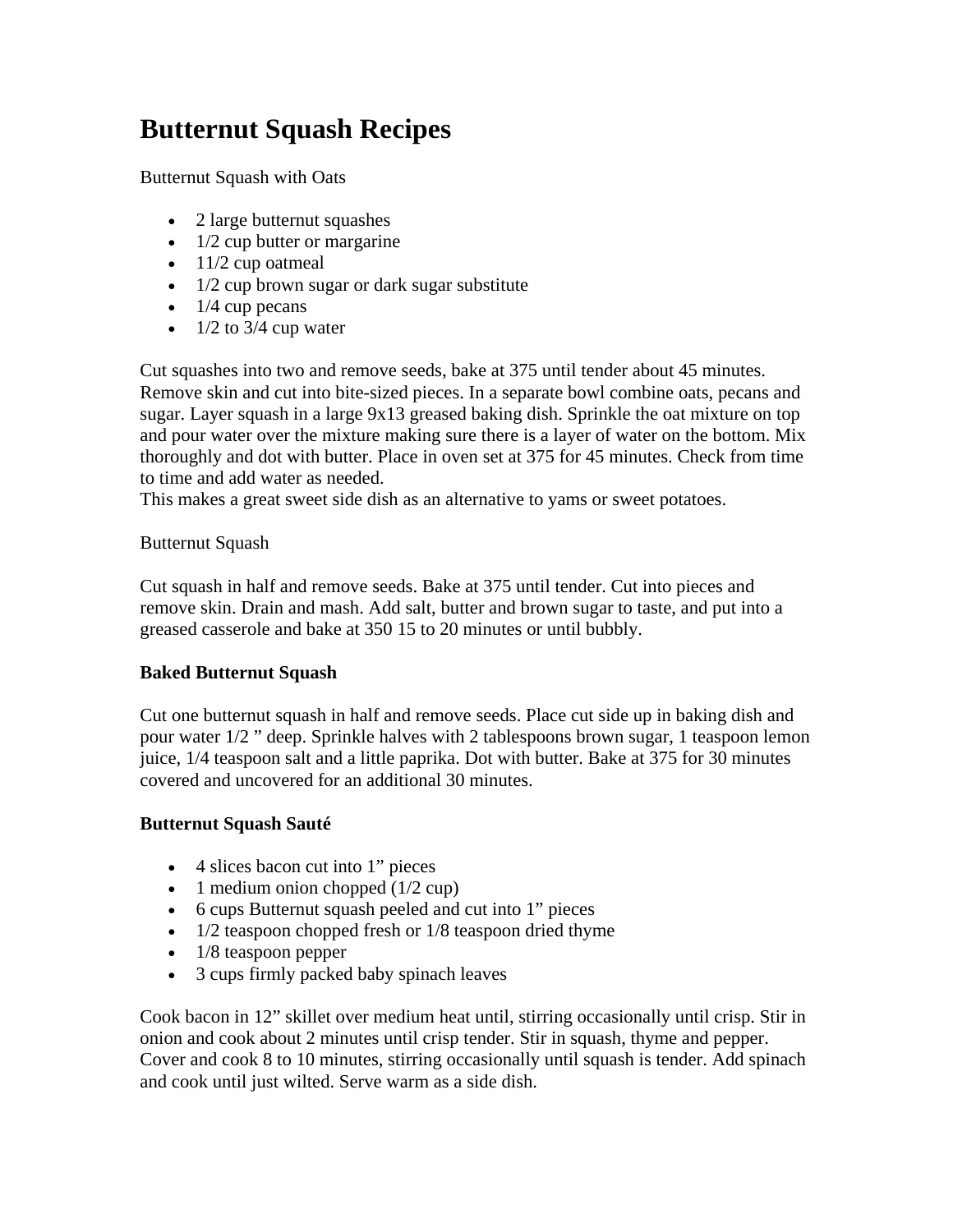Butternut Squash Baked With Tomatoes and Cheese

- 2 pounds butternut squash
- 2 tablespoons butter
- 2 tablespoons oil
- 8 green onions slices
- 4 tomatoes peeled and chopped, you can substitute a can of tomatoes.
- $\bullet$  1/2 teaspoon thyme
- 4 ounces or 1 cup grated sharp cheddar cheese
- Salt and pepper to taste

Peel and cut up squash into bite-sized pieces (about 1/4" thick). Place in a heavy skillet and sauté in butter and oil until lightly browned. Transfer to greased baking dish. Add onions to skillet and sauté until soft, add to baking dish. If using fresh tomatoes, mix them with thyme and sauté in the skillet adding extra oil if needed, otherwise spoon canned tomatoes over squash and onions in baking dish. Bake uncover at 325 for 30 minutes and sprinkle with cheese and return to oven. Increase temp to 425 and bake an additional 5 to 10 minutes until cheese is melted. Please note this is a great dish for vegetarians or is also wonderful with any simple meat or poultry dish.

Butternut Squash over Jasmine Rice

Pearl onions, you can use regular onions also Butternut squash Garlic Salt, pepper, dill, and any other spices or herbs you like. Jasmine rice

Peel and cut squash into pieces. Place in deep oven pan. Peel and cut up onions and put them on top of the squash. Peel, crush, and cut up garlic and sprinkle on squash. Toss herbs and spices with the squash. Put in oven and bake at 400 about 20 minutes or until tender. In the meantime make the jasmine rice per package instructions. When the squash is tender serve over rice and enjoy.

Butternut Squash with Raisins

- 2 pounds butternut squash
- 1 tablespoon butter
- 1 tablespoon Worcestershire sauce
- 2 tablespoons raisins

Cut squash in half, remove seeds, peel, and cut into small pieces and cover with water and cook in sauce pan over high heat until tender (about 10 minutes). Drain well and mash or put through a food processor with butter and Worcestershire sauce. Stir in raisins.